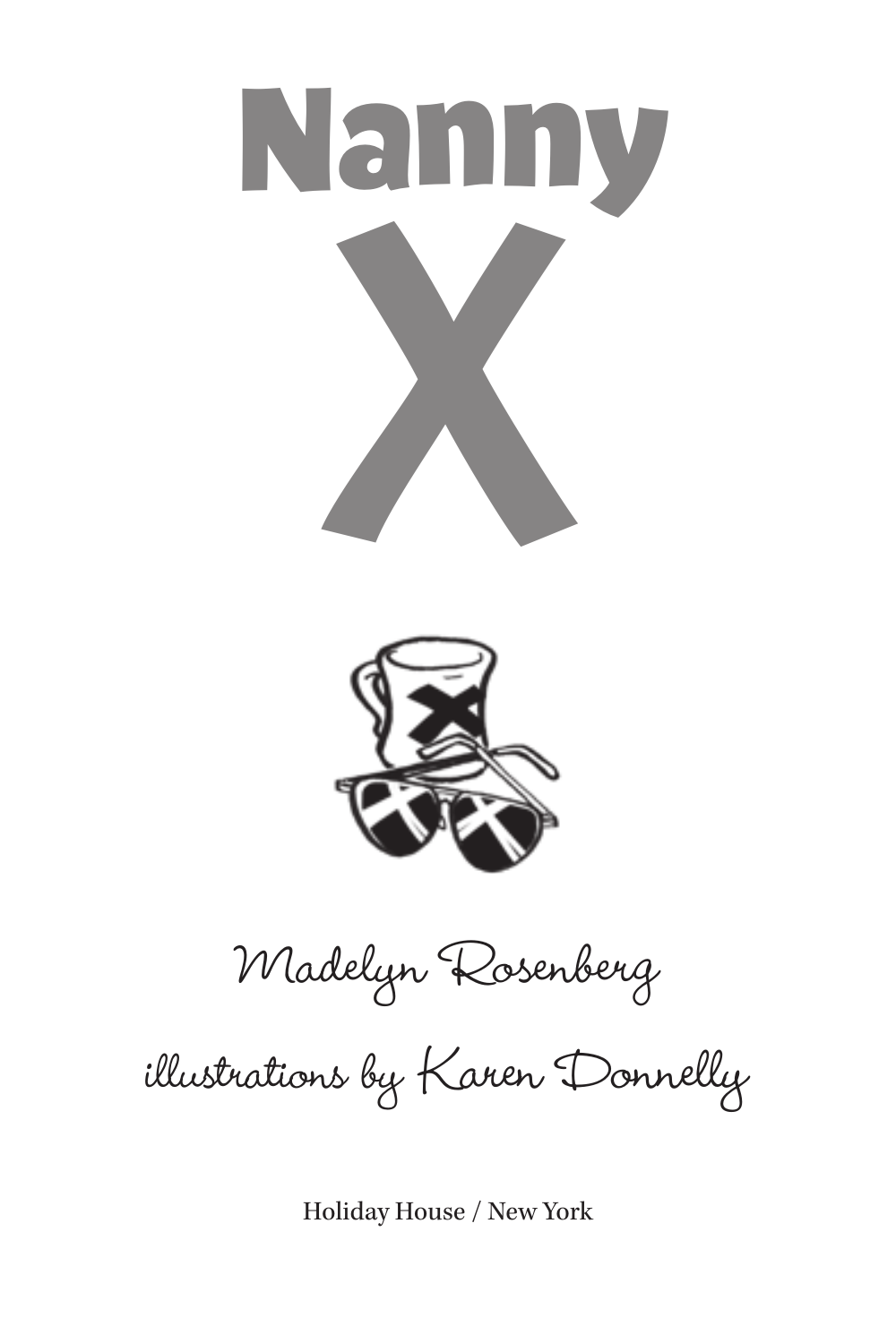Text copyright © 2014 by Madelyn Rosenberg Illustrations copyright © 2014 by Karen Donnelly All Rights Reserved HOLIDAY HOUSE is registered in the U.S. Patent and Trademark Office. Printed and Bound in June 2014 at Maple Vail, York, PA, USA. First Edition 1 3 5 7 9 10 8 6 4 2 www.holidayhouse.com

> Library of Congress Cataloging-in-Publication data Rosenberg, Madelyn, 1966– Nanny X / by Madelyn Rosenberg. — First edition.

> > pages cm

Summary: Ten-year-old Alison and eight-year-old Jake discover that their nanny is working undercover to catch criminals. ISBN 978-0-8234-3166-3 (hardcover : alk. paper) [1. Nannies—Fiction. 2. Brothers and sisters—Fiction. 3. Undercover operations—Fiction.] I. Title.

> PZ7.R71897Nan 2014 [Fic]—dc23 2013045487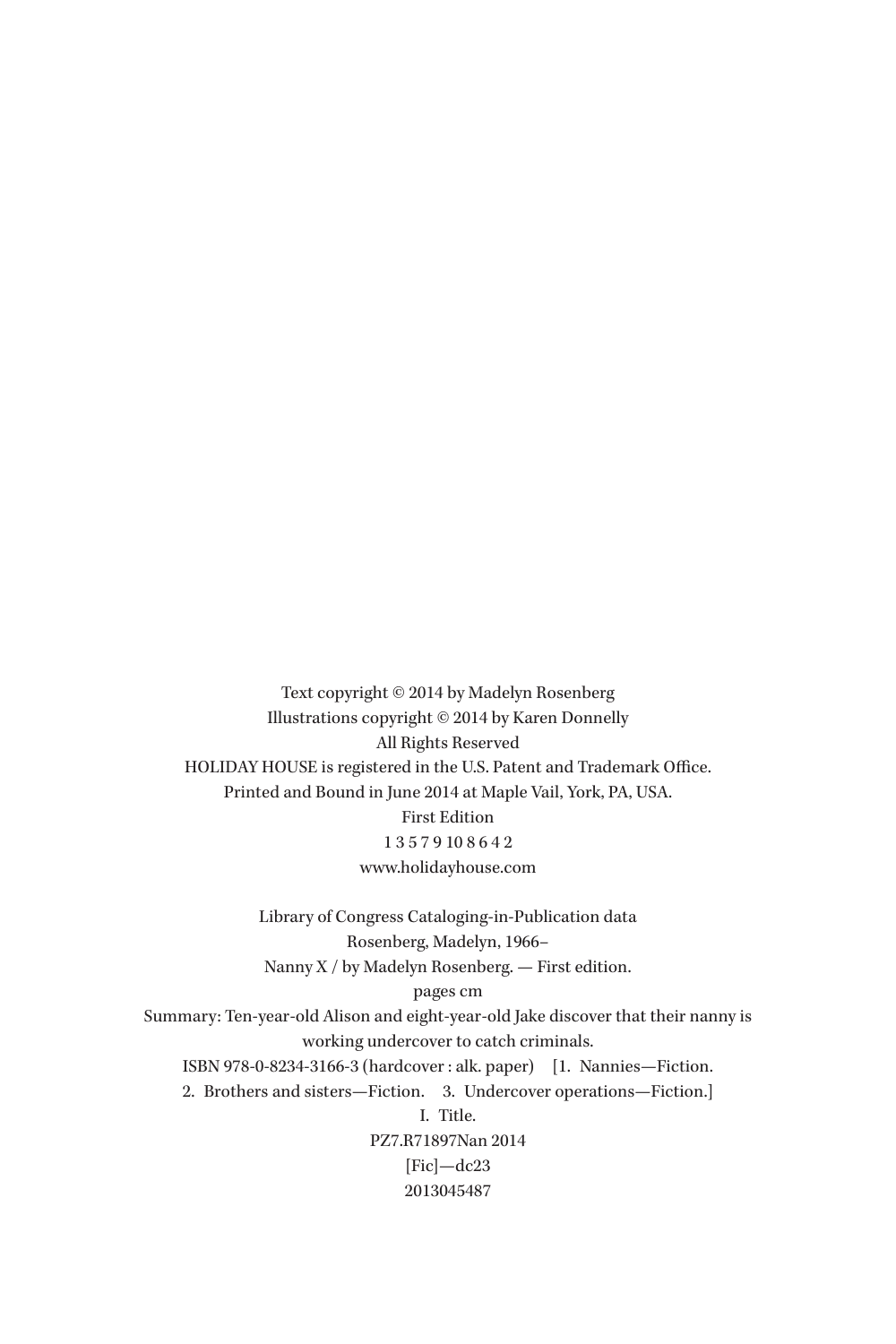*For Andrew, Melanie and Jules*

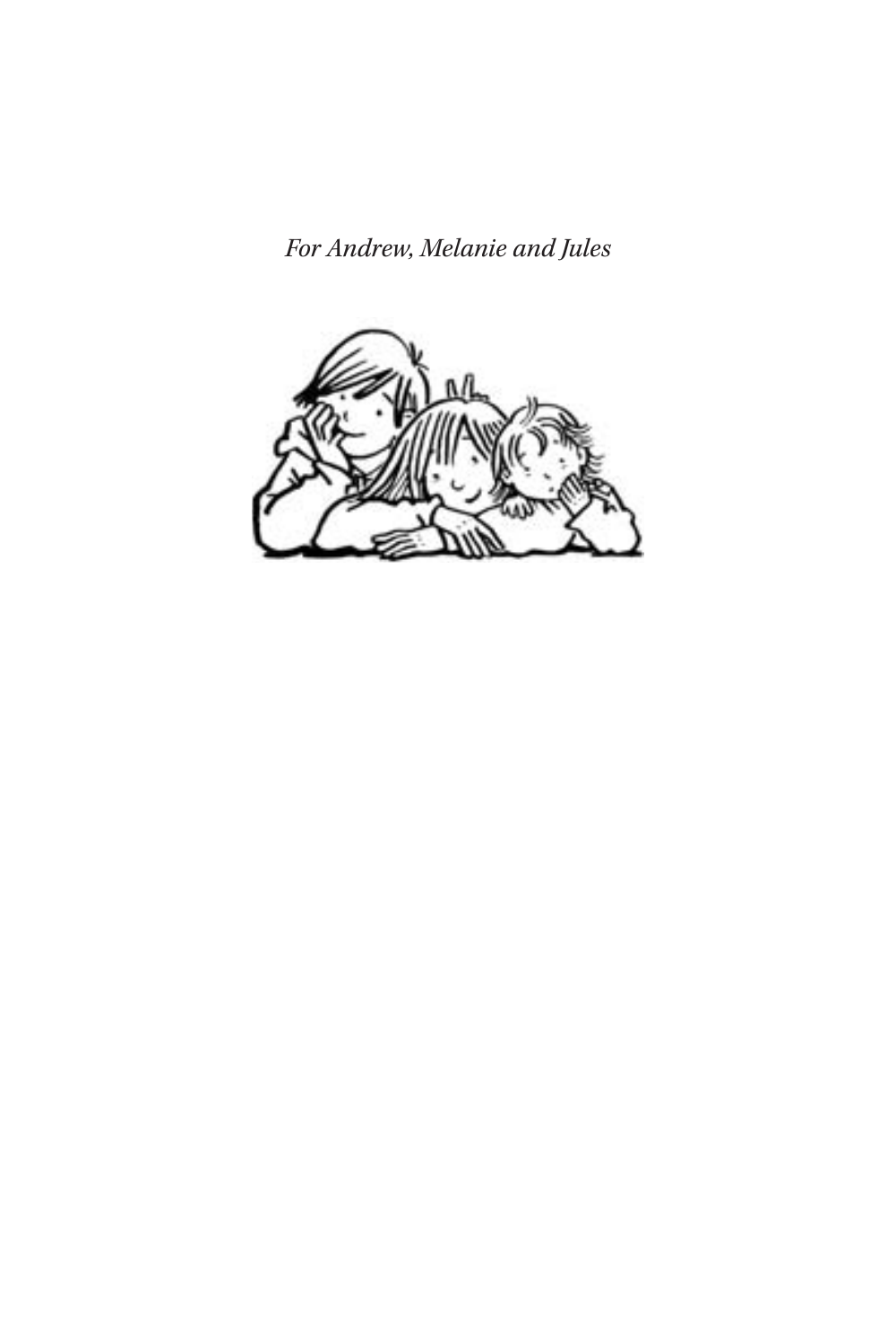## Acknowledgements

**HQ:** Mary Cash and everyone at Holiday House

**The Usual Suspects:** Anamaria Anderson, Tom Angleberger, Cece Bell, Mary Crockett, Marfé Ferguson Delano, Moira Rose Donohue, Marty Rhodes Figley, Anna Hebner, Carla Heymsfeld, Jacqueline Jules, Liz Macklin, Suzy McIntire, Laura Murray, Wendy Shang, Rachael Walker, the Deemers, the Lazorchaks, the Rosenbergs, the Striers, the Briers, the A-Team, the Girls and the Nuts.

**The Unusual Suspects:** Kathryn Erskine, Laurel Snyder, Margie Myers-Culver, Jama Rattigan, Tamson Weston, Dana Cann, Jim Beane, Jim Mathews, Catherine Bell, Kathleen Wheaton, Carmelinda Blagg and Karen Donnelly.

**Secret Agents:** Susan Cohen and Brianne Johnson.

**Special Agents:** Graham and Karina Lazorchak, Cole Snavely and Ethan Burka.

**Special Ops:** Butch Lazorchak and everyone who taste-tested the coconut smoothies and peanut butter and anchovy sandwiches.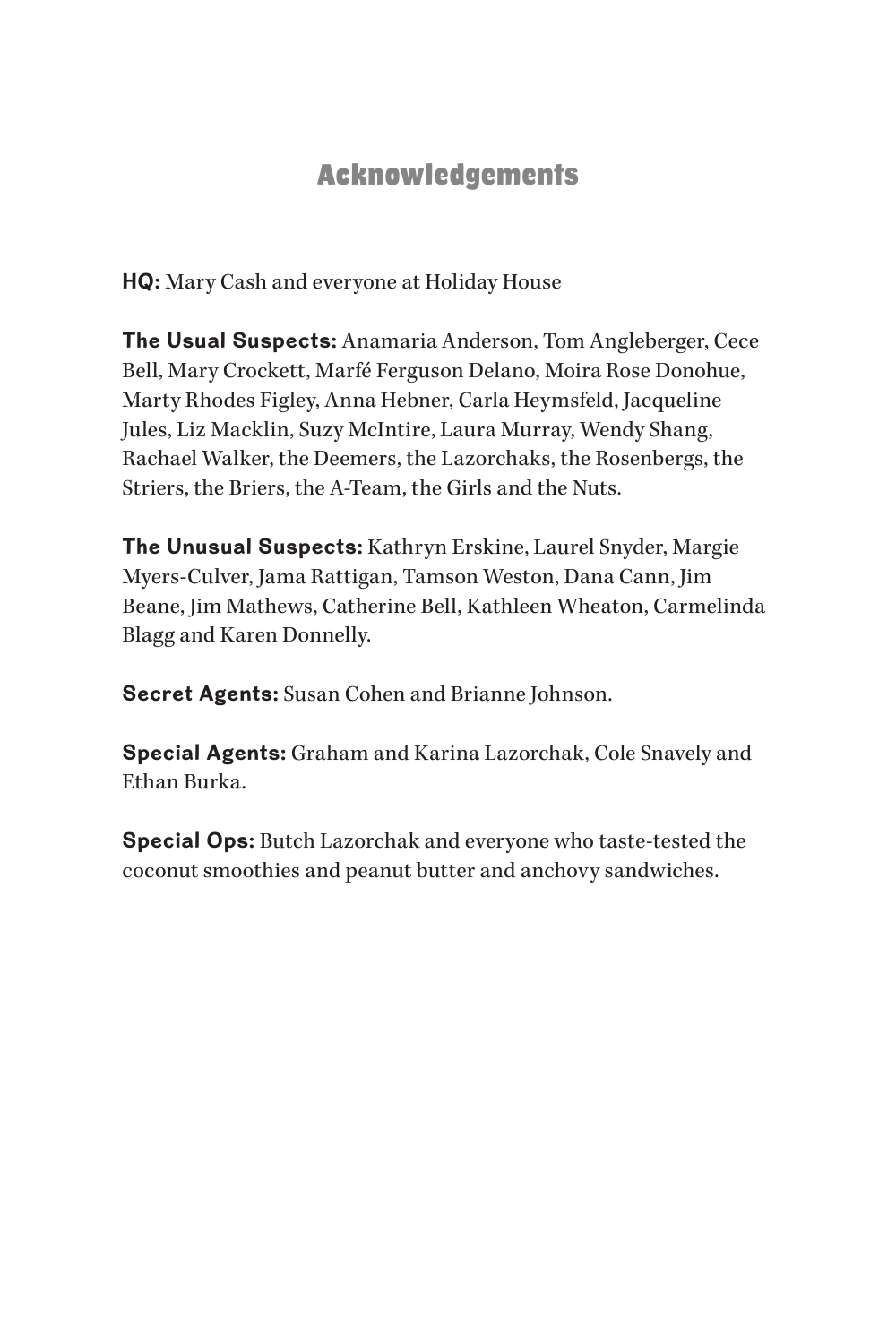## **Contents**

| <b>1.</b> Alison: Nanny $X =$ Spooky             | $\mathbf{1}$ |
|--------------------------------------------------|--------------|
| 2. Jake: Nanny X Strikes Out                     | 6            |
| <b>3. Alison: Nanny X Pitches</b>                | 10           |
| 4. Jake: Nanny X Gets Weirder                    | 16           |
| <b>5. Alison: Nanny X Asks the Questions</b>     | 20           |
| <b>6. Jake: Nanny X Drops a Bomb</b>             | 24           |
| 7. Alison: Nanny X Is a Certifiable Crazy Person | 32           |
| <b>8. Jake: Nanny X Takes on City Hall</b>       | 37           |
| 9. Alison: Nanny X Smells Something Rotten       | 41           |
| 10. Jake: Nanny X Goes Bananas                   | 48           |
| <b>11. Alison: Nanny X Eavesdrops</b>            | 51           |
| <b>12. Jake: Nanny X Hides Out</b>               | 56           |
| <b>13. Alison: Nanny X Has a Plan</b>            | 60           |
| 14. Jake: Nanny X Gets Taken for a Ride          | 63           |
| <b>15. Alison: Nanny X Is Missing</b>            | 67           |
| <b>16. Jake: Nanny X Stays Cool</b>              | 73           |
| <b>17. Alison: Nanny X Is a Bit Hung Up</b>      | 78           |
| 18. Jake: Nanny X Springs Into Action            | 83           |
| 19. Alison: Nanny X's Bag of Tricks              | 89           |
| 20. Jake: Nanny X Lets Go of Her Hat             | 94           |
| 21. Alison: Nanny X Calls It a Day               | 97           |
|                                                  |              |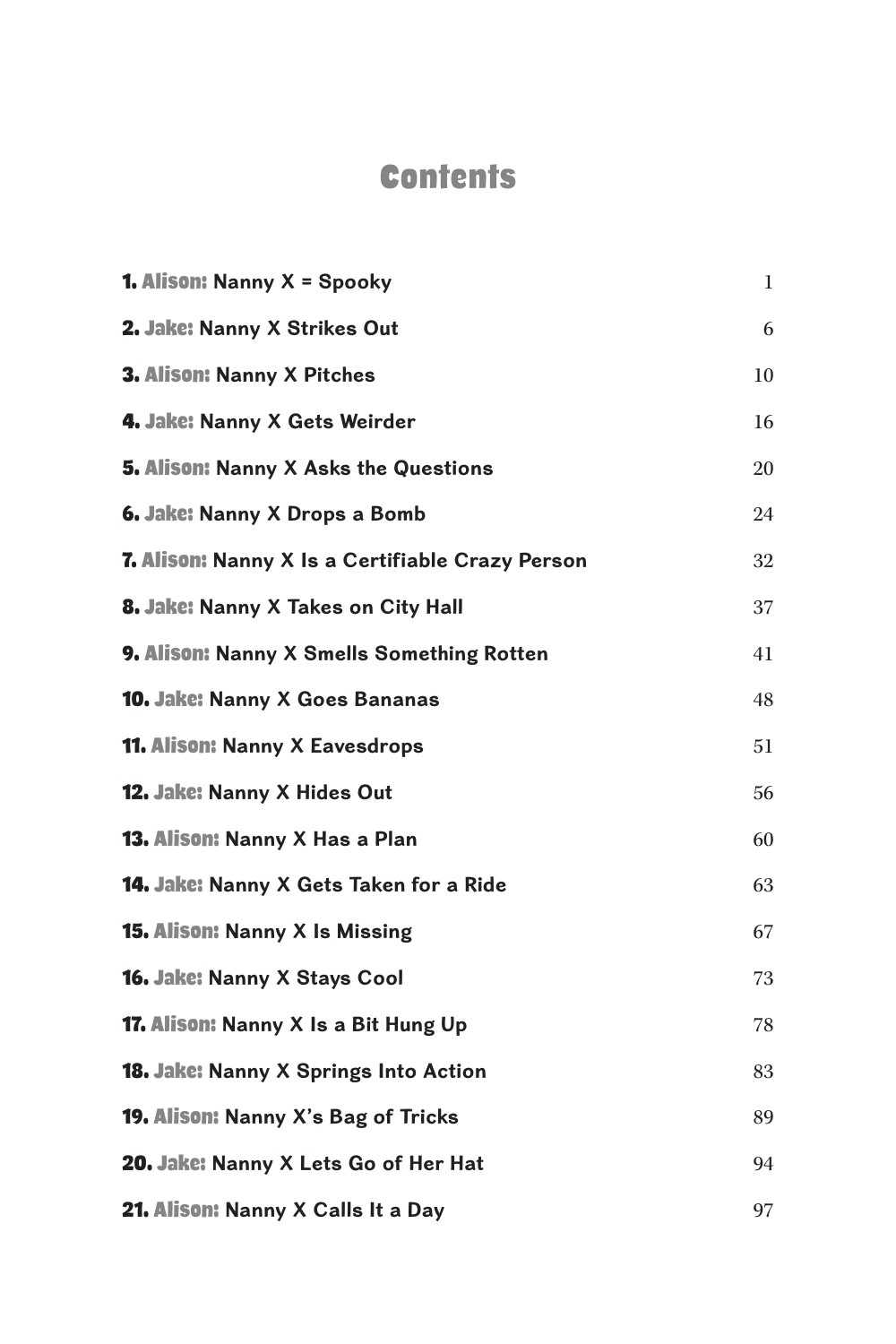| How to Play Breakfast Cereal Baseball                               | 103 |
|---------------------------------------------------------------------|-----|
| Nanny X's Recipe for Peanut Butter and Anchovy<br><b>Sandwiches</b> | 104 |
| <b>How to Stop Biting Your Nails</b>                                | 105 |
| <b>Big Adam's Recipe for Coconut Smoothies</b>                      | 106 |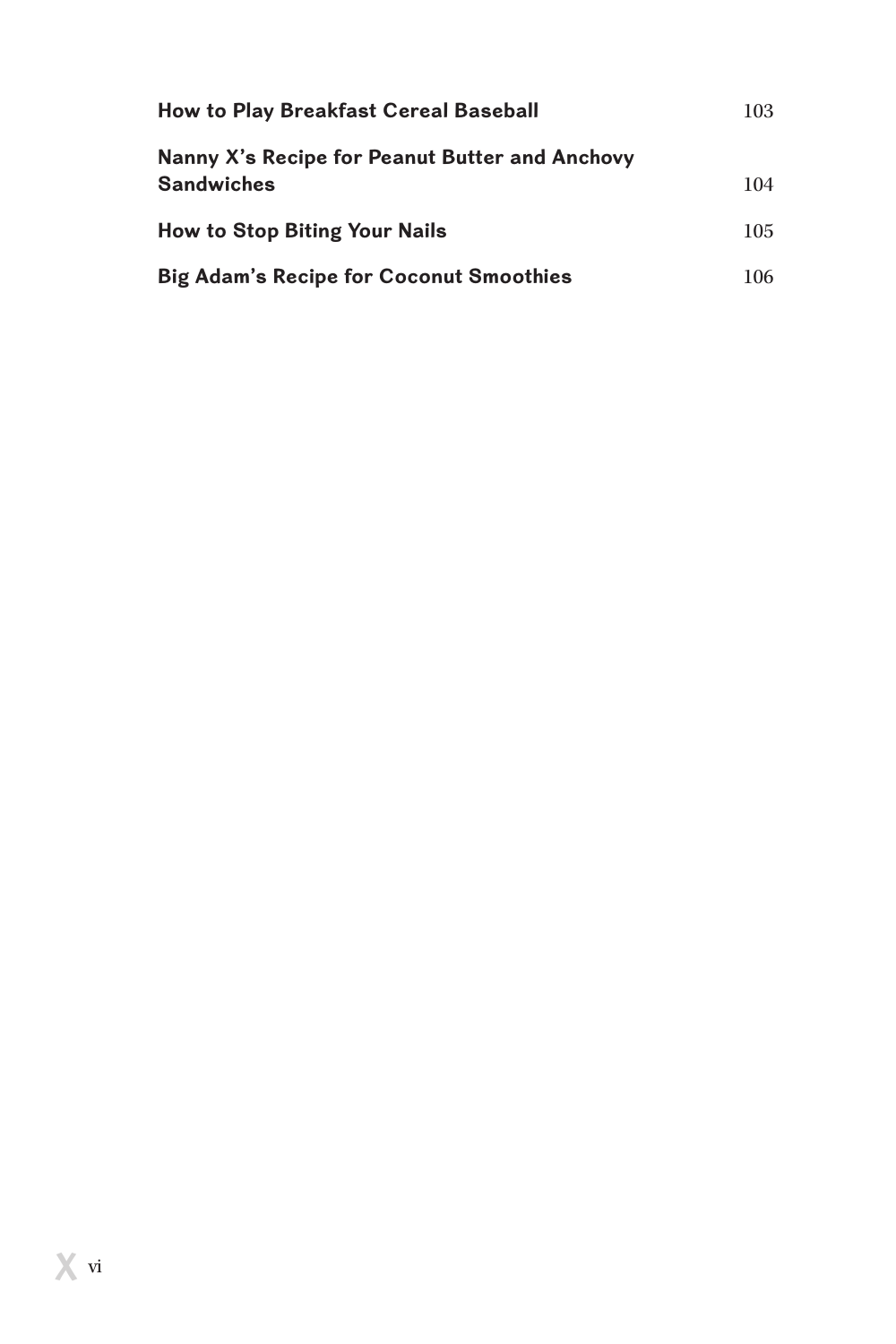## 1. Alison

Nanny X = Spooky



Someone pounded on our front door at 7:29 A.M.

I didn't answer, even though it would have been the helpful thing to do. My brother, Jake, didn't answer, either, but not because he wasn't being helpful; he'd just invented a game called Breakfast Cereal Baseball and he had a batter up. My father didn't answer the door because he hadn't had enough coffee yet. Eliza didn't answer it because she's not even two, and Yeti didn't answer it because he's a dog. Also, my parents had locked him in my bedroom.

"Isn't somebody going to get that?" my mother called from upstairs. I didn't move. Jake flicked a Honey Berry Bomb across the table. It hit me in the neck.

"I didn't mean to," he said before I could call him a doofus. "Guess that's an out."

*Thud. Thud. Thud.* The knocks came louder this time, like somebody shouting at us in Morse code. Then came the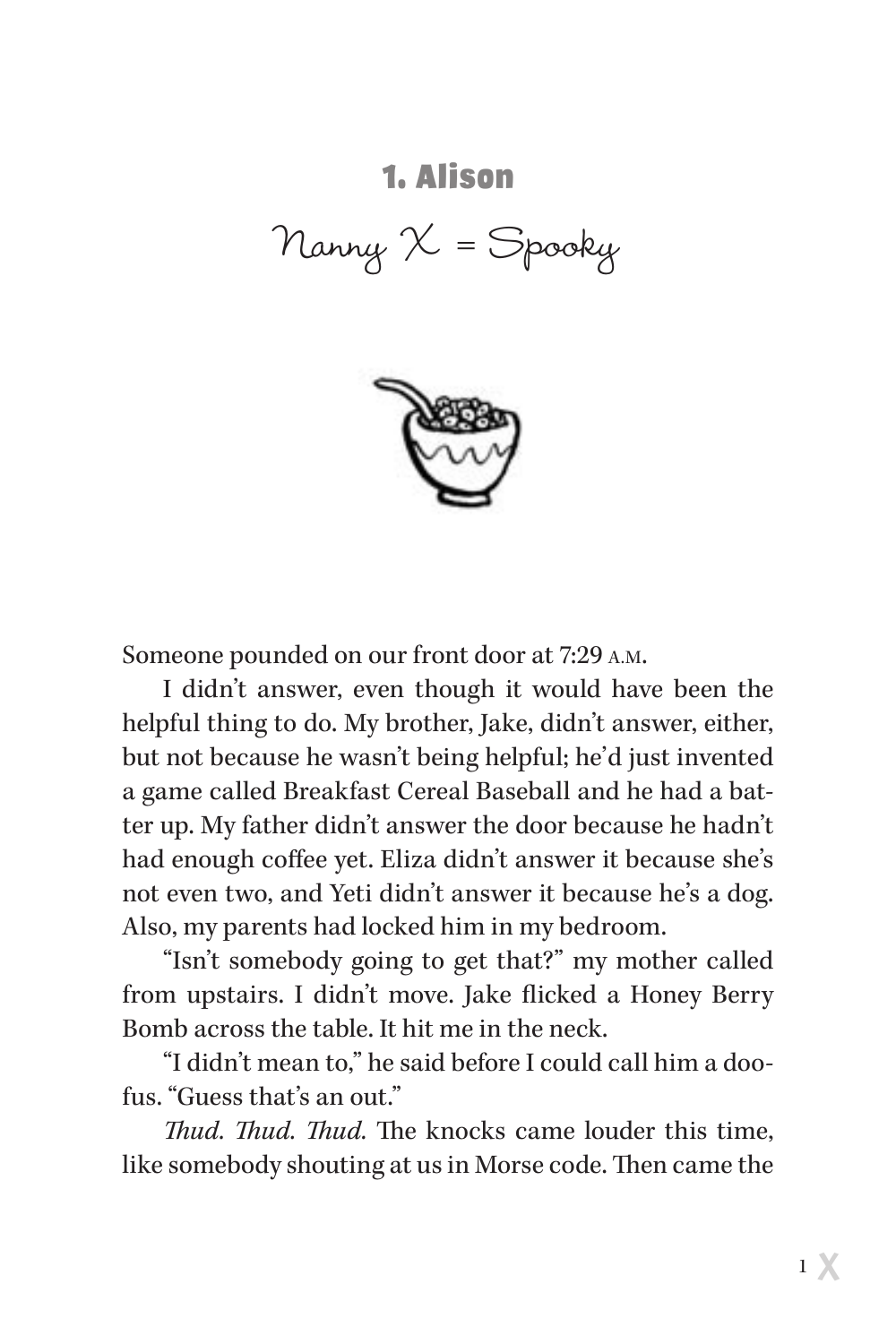sound of my mother clomping down the stairs. You could tell it had been a long time since she'd worn high heels.

We heard the front door open, then voices.

"Kids? Richard?" my mother called. She sounded chirpy, like when she told us how much fun it would be to clean the toilets.

"Ahm!" yelled Eliza as my dad lifted her up.

"Come on, team," he said. "You have a date with destiny." Jake popped one last Berry Bomb into his mouth as we followed my dad to the front door.

"Kids," my mother said again. She sounded even chirpier, like she was going to lift up a sheet and reveal a shiny silver bicycle. Only she didn't have a sheet. And she didn't have a bicycle.

What she had was a woman with silver-gray hair, a straw gardening hat with pink flowers, and no smile. She wore a black motorcycle jacket and a pair of mirrored sunglasses. She smelled like a combination of chicken soup and motor oil, and it looked like she had borrowed her shoes from a Pilgrim.

"This is your new nanny!" my mother said. I could hear the *ta-da* in her voice, but I didn't feel like I'd won anything.

"Pleased to meet you," Jake said, sticking out his hand like he was trying to win the "Most Polite Kid of the Year" award. The nanny shook it.

I clamped my lips together so the word "hello" could not get through them. The nanny stood back and studied us through her sunglasses, though with the reflection it was hard to tell where her eyes were really looking. All I could see was my own face, also not smiling, staring back at her.

"Yes," she told my mother. "Yes, I think they'll do." *Do?* I thought. *Do what?*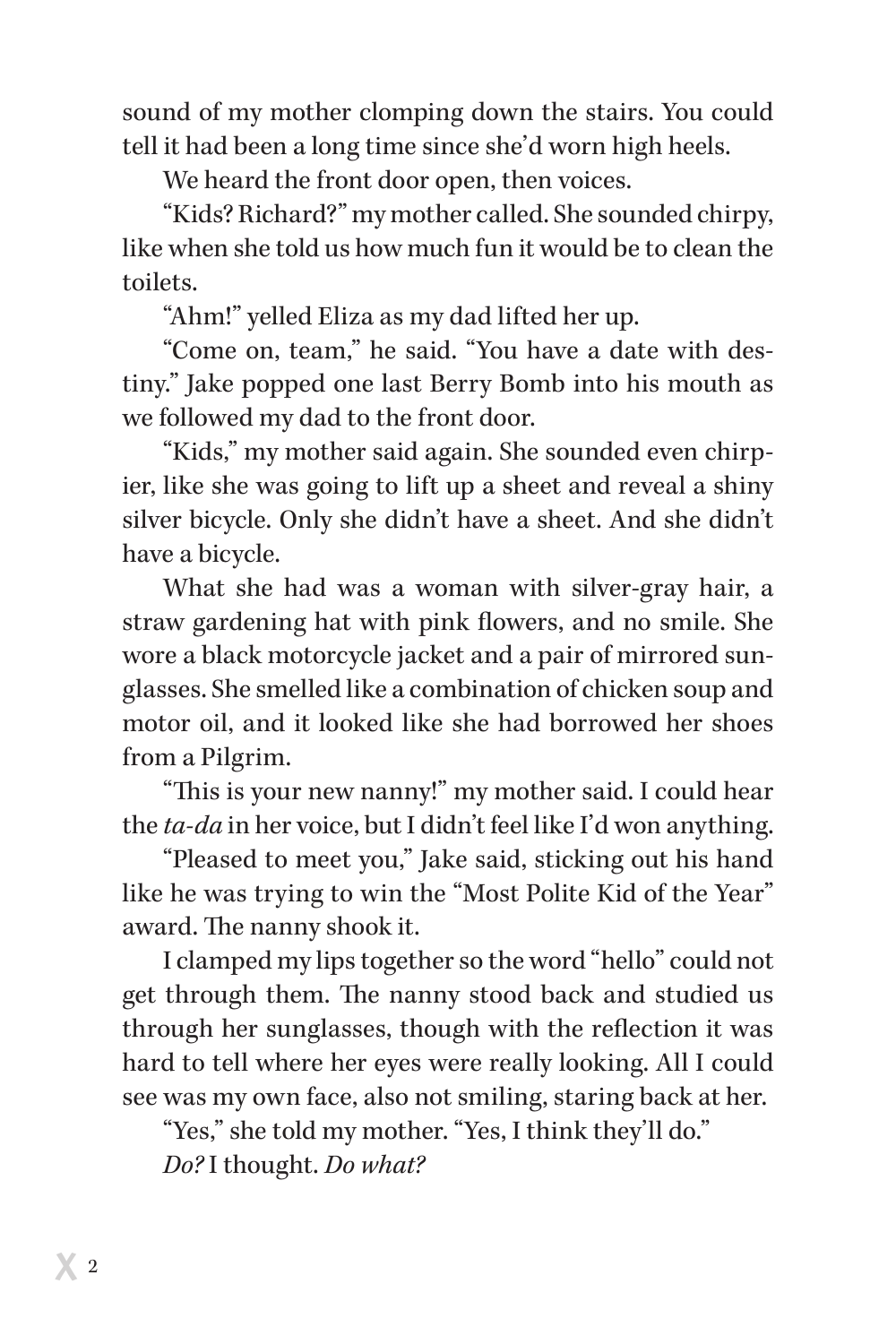"Allow me to introduce myself," the nanny continued, getting down to business. "I am Nanny X."

This time I did open my mouth. "That's weird," I said. "*Alison Pringle*," said my mother.

"But X isn't even a *real name*!" I pointed out.

"It is my *chosen* name," said Nanny X. She spoke fast, like someone was timing her. "My given name is long and boring, and I've always felt sorry for the letter X. There aren't enough words that begin with X."

I had to admit she was right. Eliza has about a thousand alphabet books, and in every single one, X stands for xylophone.

"Not many names begin with Z, either," said Jake. He is obsessed with initials.

Nanny X smiled for the first time. Her face didn't look half bad that way. "Ah, but your middle name begins with Z," she said. "Zachary, am I right?" My mother must have told her a lot about us, if she knew Jake's middle name. My middle name is Theresa, but the nanny didn't mention it.

"I think I should stick with X," the nanny said.

"Not many names begin with Y," said Jake. I wondered if he was going to go through the whole alphabet.

"But you have a dog, do you not?" Nanny X turned toward my father, who was still holding Eliza. "Yeti? How are his fleas?"

"His fleas are much better, thank you," my father said. He cleared his throat after he talked, instead of before.

Yeti whimpered from my bedroom. My parents had put him there so he wouldn't pounce on the nanny as soon as she came through the door.

"Well," the nanny said. "I can stand here like a schlump or I can make your lunches. To the kitchen! Away!" She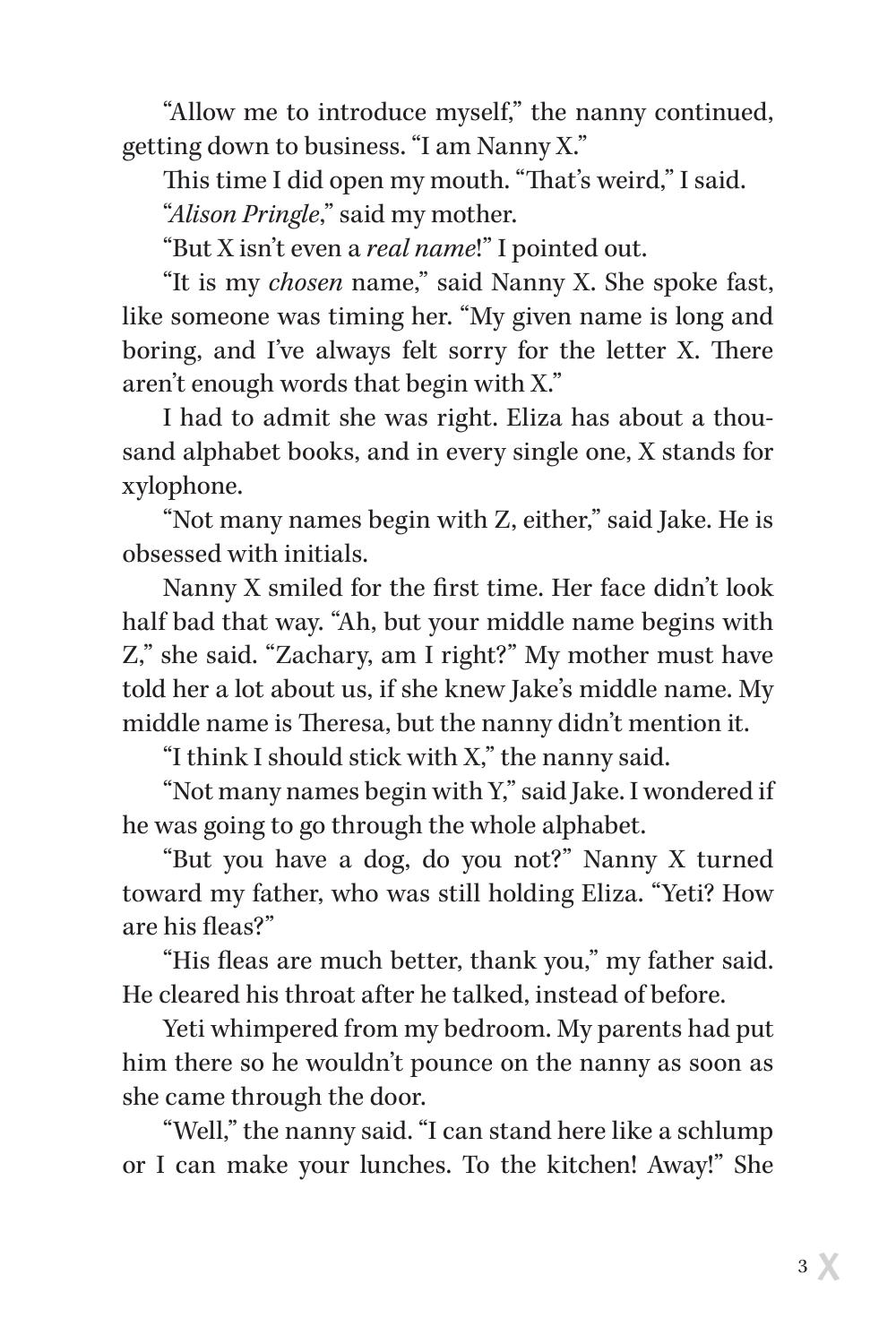snatched Eliza out of my father's arms and walked toward the kitchen like she owned the place. Her mirrored glasses were still perched on her nose. Then she paused and turned. "Please note, Alison, that your lunch today will not contain any bubble gum."

I could feel my face go red, like the time I tripped getting off the school bus and landed in dog poop. *She knew!* Somehow Nanny X knew that I had secretly chewed gum in Ms. Bertram's class on Friday. She probably knew that I'd gotten caught and had to spend the rest of the day with gum on my nose. I hadn't told my parents about it, or even my little brother. And why did a nanny know about Yeti's fleas? Who mentions fleas during a nanny interview? Especially if you're trying to get the nanny to *take* the job? Maybe Nanny X could read minds.

My dad took another gulp of coffee and hurried off to his job at the Museum of Natural History. My mother went to grab her briefcase for her new job as a lawyer. I followed her.

"Well, what do you think?" she asked.

"She dresses funny," I said.

"Of course she does; she's from New York."

"And she's spooky," I said.

"Spooky how?"

"Knowing about Yeti's fleas, and . . . other stuff."

"Look, I know you're still angry, Alison, but this is okay, isn't it? Me going back to work? Of course the biggest change is for Eliza. You and Jake will be in school all day. Anyway, you'll like Nanny X. It's just for a few weeks, until we find a permanent nanny. But the agency said she was special."

My mother was so busy getting ready for work, she didn't even notice that I didn't answer her. In the kitchen she gave the nanny a million last-minute instructions.